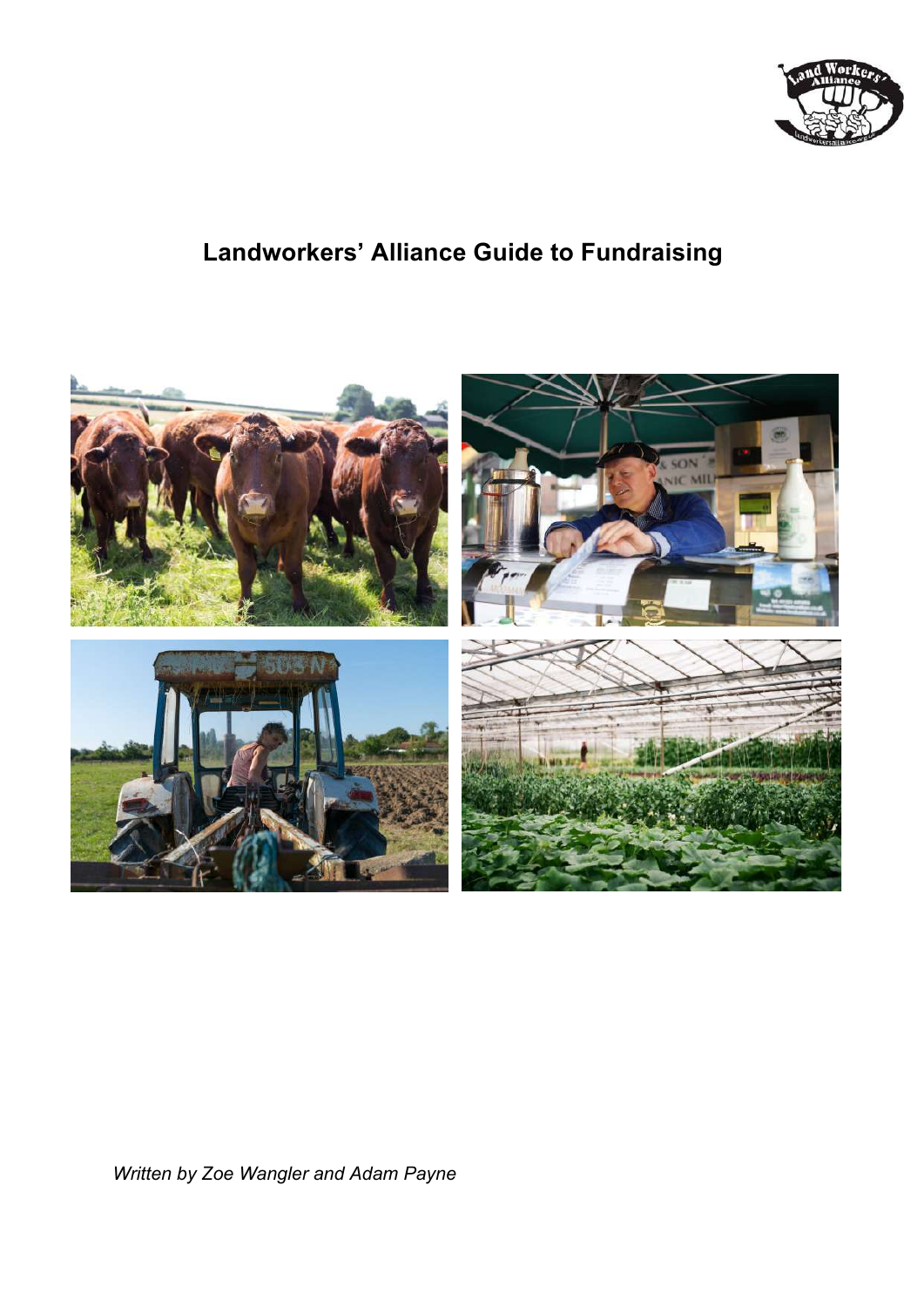

# **Table of Contents**

| TABLE OF POTENTIAL FUNDS FOR SMALL-SCALE FARMS AND |  |
|----------------------------------------------------|--|
|                                                    |  |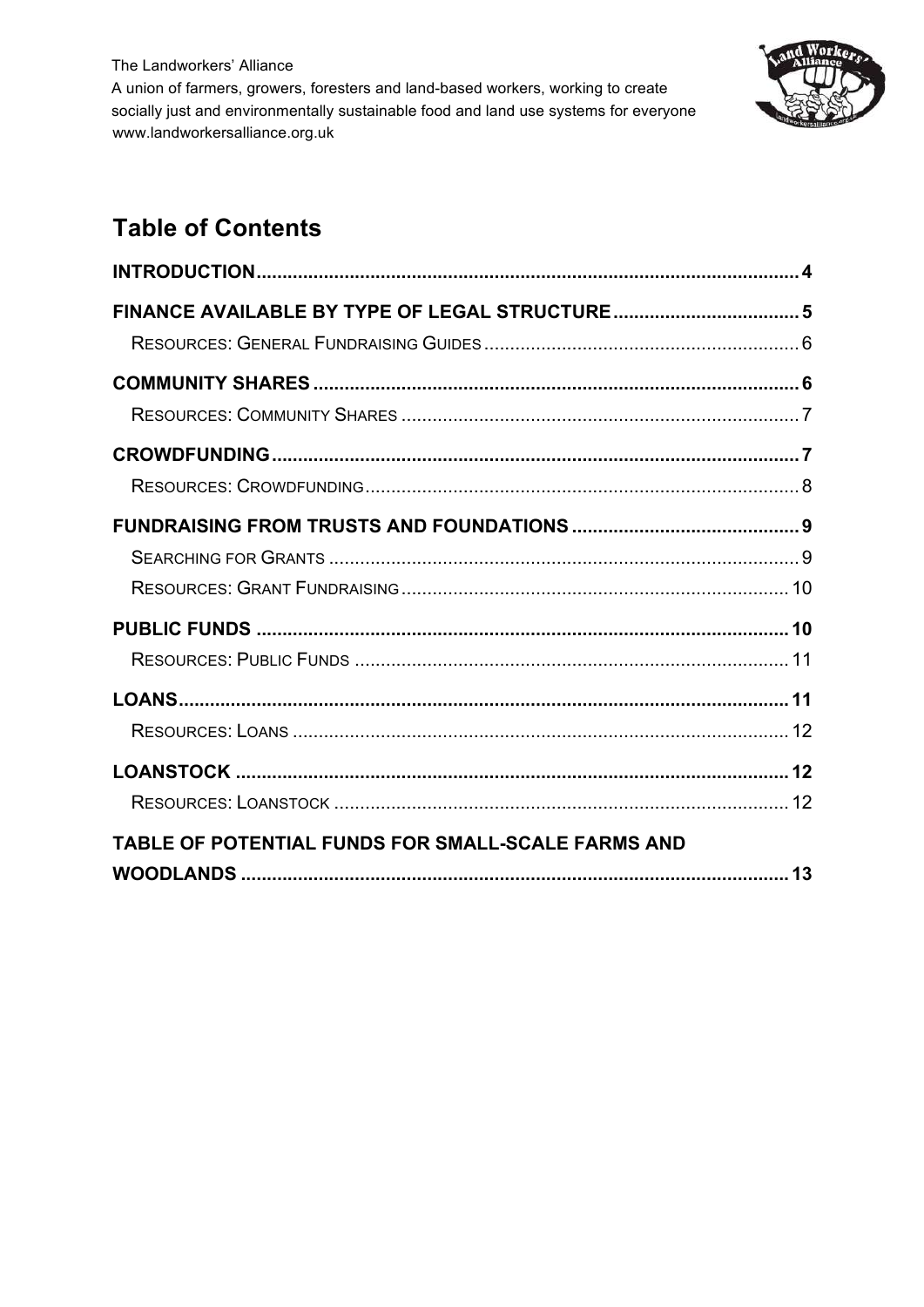

### **Acknowledgements**

With thanks to all our members and supporters who shared their experiences, models and pictures, and commented and edited the draft.

Thank you to Mary Hogan at the Ecological Land Co-operative for advising on fundraising from trusts and foundations, and to all the networks who allowed us to draw on their resources.

### **Improving this Guide**

The resources we produce are based on the experiences and expertise of our members and rely on your feedback and updates to remain relevant and contemporary. Please send comments to support@landworkersalliance.org.uk

# **Support and Advice from the LWA**

The Landworkers' Alliance is able to provide some support and advice on fundraising to members and farmers, growers, foresters and land-based workers transitioning to agroecological systems. If this would be of use please use the contact form on the member support page of the website and we will direct your enquiry to people best placed to assist you.

### **Disclaimer**

The guidance, information and opinions offered in this document are for general information only and should not be relied upon nor used as a substitute for legal advice. You should always take advice from your own legal adviser on your specific circumstances.

Whilst we have taken all reasonable steps to ensure the accuracy of the information given we accept no liability (including without limitation) in either contract, tort, negligence, statutory duty or otherwise (to the maximum extent permitted by applicable law) arising out of use of the guidance, information or documents provided which includes (without limitation) any errors or omissions contained, and we shall not be liable for any direct or indirect losses (whether economic or otherwise) suffered or incurred arising out of or in connection with your use of this information.

This document may contain links to websites and to material contained on other websites. The Landworkers' Alliance is not responsible for the content of such websites and disclaims all liability in respect of such content.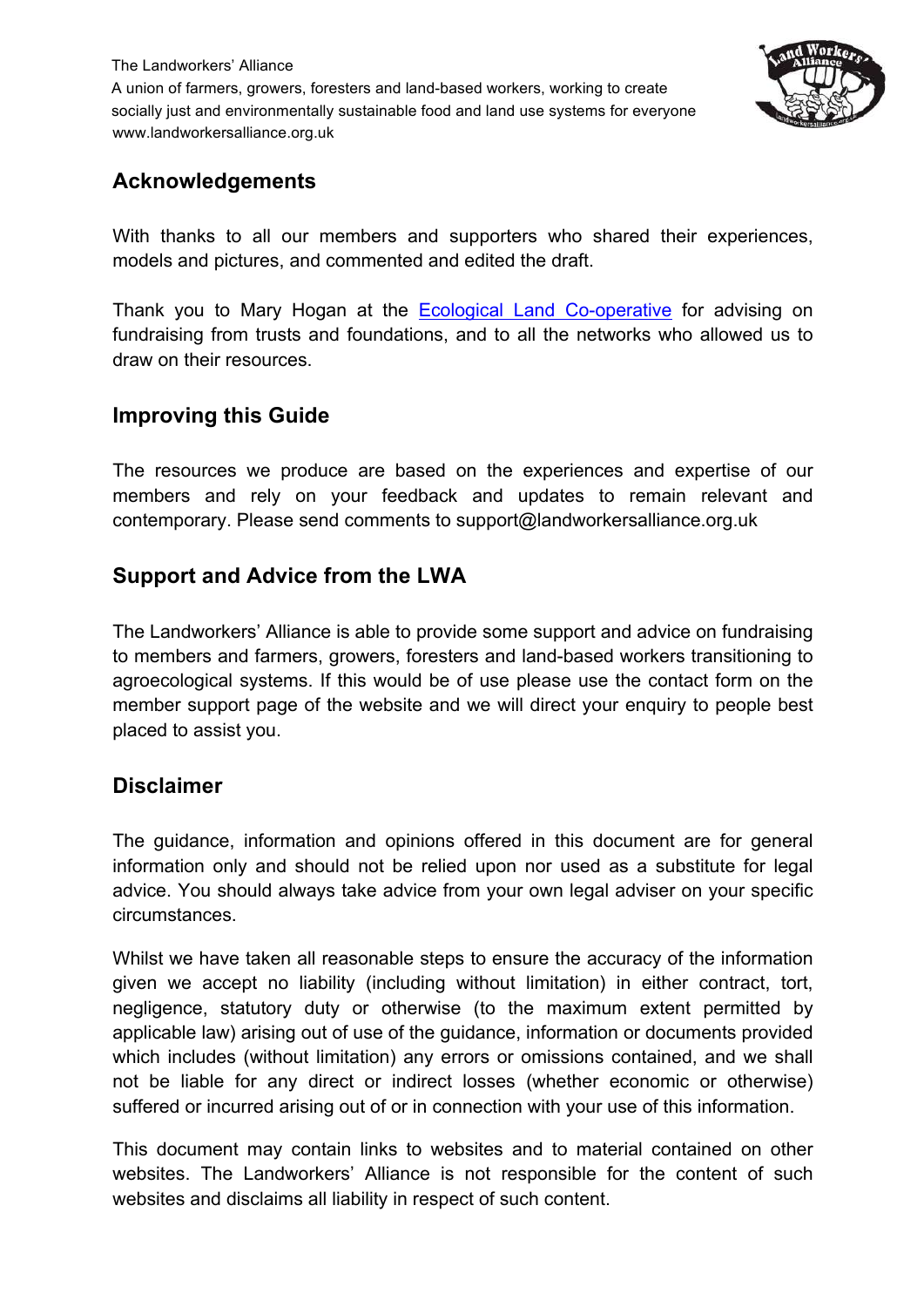

#### **Introduction**

We want to see a well-funded agroecological sector in which farmers, growers, foresters and land-based workers are able to access the finance they need to make their enterprises successful and maximise the benefits to economies, ecologies and communities.

But, we are sadly a long way from this and the sector suffers significant underfunding. A recent survey of 156 new entrants carried out by the LWA showed that 46% had struggled to access appropriate finance and experienced this as a barrier to setting up or scaling up their production.

As part of our work to remedy this situation we have produced this guide and offer support and advice to members on finance and fundraising. We hope it is of use and welcome feedback, input, new ideas and new content.

In recent months Brexit and the Coronavirus pandemic have substantially changed the funding landscape. Most grant funders have put their regular programmes on hold, and many lenders are unable to keep up with the demands of their borrowers with reduced staff. Government's environment and farming subsidies are also in transition as a result of our exit from the European Union and the Common Agricultural Policy.

However, there is also a growing awareness of the climate crisis, household food insecurity and the role of agroecological farms in strengthening local economies, overcoming hunger and dietary related ill health and ensuring environmental sustainability. This awareness, supported by low interest rates, means that there are also new opportunities for small-scale farms and woodlands to secure grants, loans and equity finance.

This is particularly true if your business or project has social objectives, such as providing horticultural training to people from a disadvantaged area or improving access to food for low-income communities. You'll also have a wider ranger of options and a greater chance of securing finance if your farm or forest business is a not-for-profit, such as a community benefit society or community interest company.

New loan and grant funding have also emerged specifically to support farms and woodlands manage through the coronavirus pandemic, regardless of whether or not they are delivering on social outcomes. And the public appetite to invest in sustainable agroecological holdings through loans, crowd funding and community shares is high at the moment.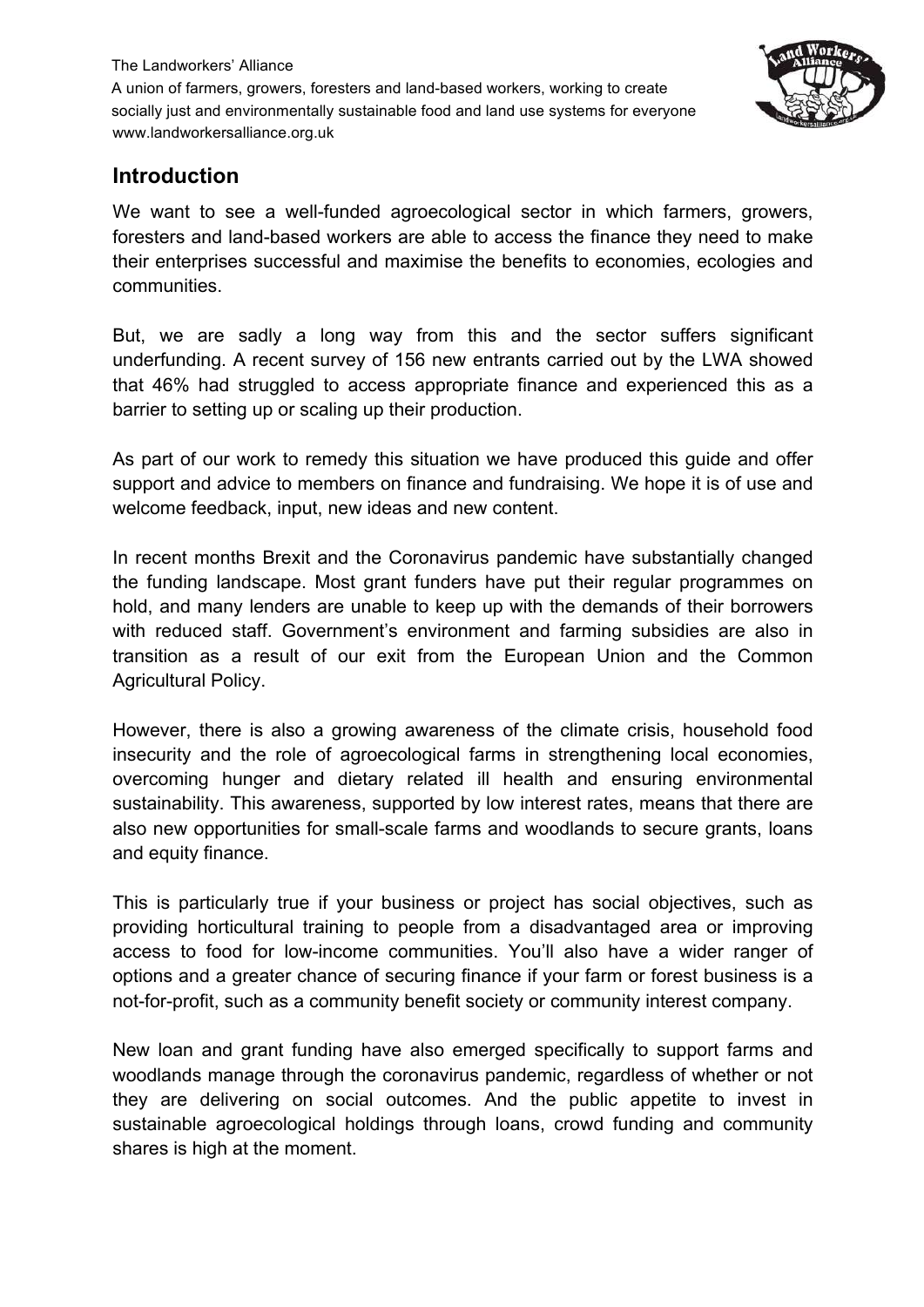

The funding landscape is constantly changing and there will inevitably will be further changes in the coming months and years, so it will be well worth checking back in with trusts, banks etc. on a regular basis as COVID-19 and Brexit is likely to lead to changes in the medium- and longer-term funding priorities.

Public funding for agriculture is devolved and the nations of the UK are taking increasingly different views on agricultural support so be sure to check the relevant administrations to you and sign up to their updates and news bulletins.

This guide looks at five different types of finance available to small-scale farms and woodlands: grants from trusts and foundations; public funding; crowd-funding; loans; and community shares. The following table indicates funding available depending on your legal structure. There are of course the exceptions:

| <b>Type</b><br>organisation                          | of Grants (I) | Grants (II)                                              | Crowd-<br>funding | Loans | <b>Shares</b> | <b>Community</b> |
|------------------------------------------------------|---------------|----------------------------------------------------------|-------------------|-------|---------------|------------------|
| Sole-trader<br><sub>or</sub><br>business partnership | П             |                                                          |                   |       |               |                  |
| Limited company                                      |               |                                                          |                   |       |               |                  |
| Charity                                              |               |                                                          |                   |       |               |                  |
| Community Interest<br>Company (CIC)                  | ш             |                                                          |                   |       |               |                  |
| Charitable<br>Community<br><b>Benefit</b><br>Society |               |                                                          |                   |       |               |                  |
| <b>Benefit</b><br>Community<br>Society               | . .           |                                                          |                   |       |               |                  |
| Co-operative                                         |               |                                                          |                   |       |               |                  |
| Available<br>trust/foundation                        |               | Not available<br>Rarely, depends on the trust/foundation | Sometimes,        |       | depends       | the<br>on        |

# **Finance Available by Type of Legal Structure**

Grants (I) – Trusts and Foundations Grants (II) – Corporate Grants & Public Funding

There are excellent resources available for free, on-line, to support you to develop your fundraising plans, and these are included at the bottom of each section.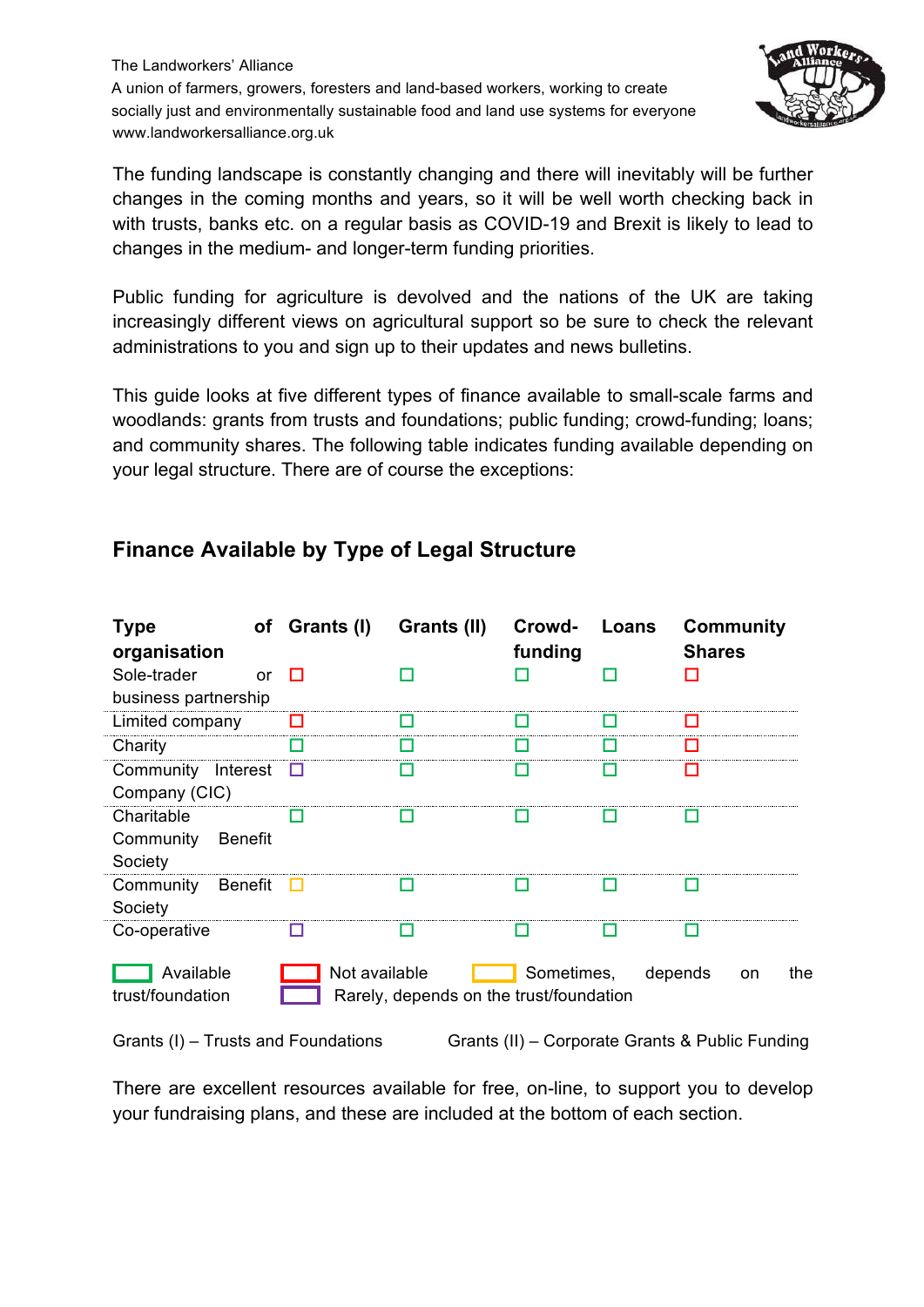

## **Resources: General Fundraising Guides**

The CSA Network provide a fundraising guide for CSAs, covering community shares, grants, crowd-funding and loans: https://communitysupportedagriculture.org.uk/resource/funding/

Making Local Food Work produced the guide Simply Finance, a guide to options for financing a community enterprise: https://www.uk.coop/resources/simply-finance

The Woodland Trust provide a fundraising guide for community woods: https://www.woodlandtrust.org.uk/plant-trees/community-woods/funding/

## **Community Shares**

If you need to raise a large amount of money then you may want to consider a community share offer. This is what most community-owned farms have done to raise capital to buy land, but it can also be used to raise money for buildings or equipment. For example, a share offer allowed Rush Farm to buy their 180-acre farm and invest in new infrastructure.

The term 'community shares' refers to withdrawable share capital that can only be issued by cooperative societies, community benefit societies and charitable community benefit societies. So, this won't be an option for you if you're a sole trader, registered charity, CIC, limited company or business partnership. You can convert from a sole trader, business partnership or limited company to a society, but it's a significant decision and takes at least a few months.

Community shares is a form of investment. People usually invest for the long-term, around 10 years, but as it is investment, you would need to be able to pay investors (members) back over the longer-term. Normally community shares also pay members a return on their investment, usually up to 3%, although people can and do also choose to waive their interest.

Shareholders have a vote in the running of the organisation, usually via electing directors and voting at an AGM.

Raising funds by community shares is not a quick process and will require putting together a prospectus and detailed business plans. Many organisations will also opt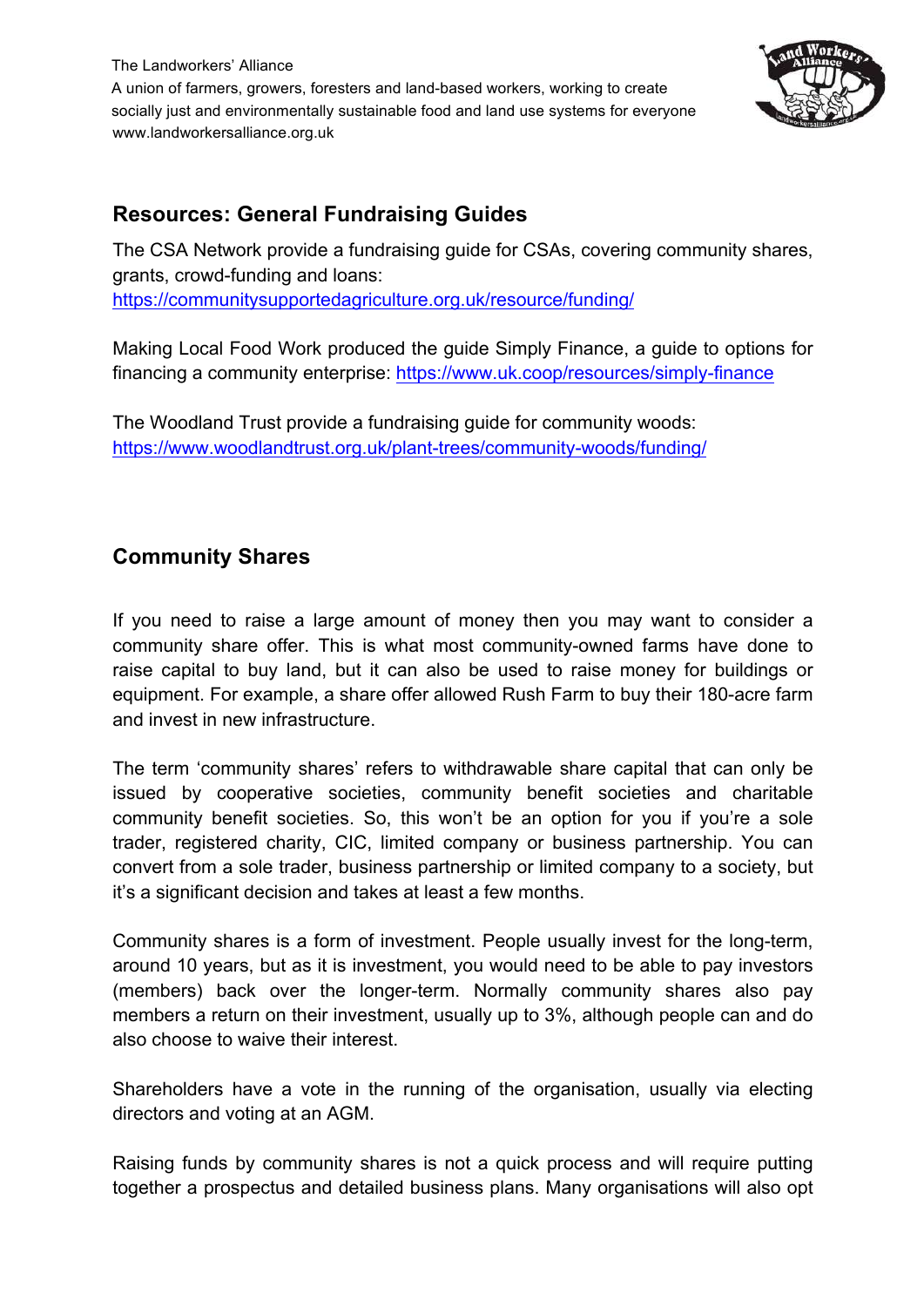

to be audited for the community shares standard mark which can require more detailed work. For more information on the community shares standard mark visit: http://communityshares.org.uk/what-standard-mark

If you are planning to do a community share offer you will probably need to seek professional advice. Recently grants have been available for this support:

https://communitysharesbooster.org.uk/. Community Shares provides a list of professionals providing the service: http://communityshares.org.uk/support/practitioner-directory

### **Resources: Community Shares**

Community Shares provides guides and resources on the practicalities of launching and investing in a community share offer, including the Community Shares Handbook

http://communityshares.org.uk/ and http://communitysharesscotland.org.uk/

Cooperatives UK produced a series of guides as part of *Making Local Food Work* which includes the guide Simply Finance which contains lots of helpful information on getting finance including through community shares. https://www.uk.coop/resources/simply-finance

Cooperatives UK have also made a 2-minute film introducing community shares and directing readers to further resources

https://www.uk.coop/developing-co-ops/community-shares

# **Crowdfunding**

Crowdfunding is raising donations from a lot of people, probably including your friends and family, using an online platform such as Crowdfunder. Small farms in the UK have typically raised between £500 and £25,000 through crowdfunding. Recent examples include Tolhurst Organics raising £8,450 to build a straw-bale 'veg-shed', Kirstall Valley Farm raised £25,748 to start a CSA and Little Oak Farm raising £12,316 for a lamb at foot sheep dairy and chicken club.

You can view their 'campaigns' on the following links:

Kirstall Valley Farm Little Oak Farm Tolhurst Organics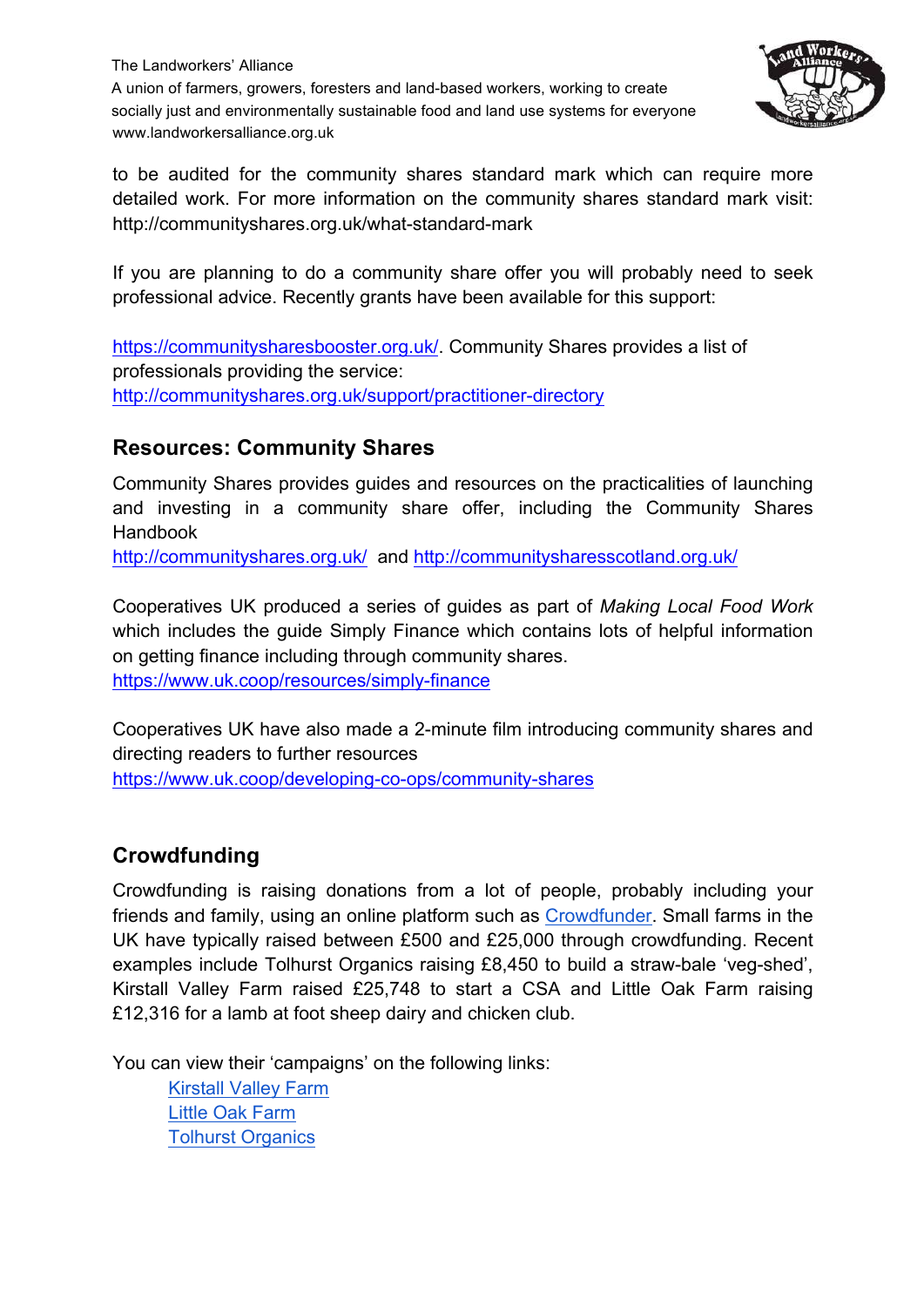

When setting up your crowdfunding campaign, you'll be asked to offer your supporters 'rewards' for their donations. For example, Tolhurst Organics offered a range of rewards from a 25kg sack of potatoes for a £20 donation, to hosting an event for you for a donation of £800. However, supporters can, and often do, donate without selecting to receive a 'reward'. All of the online platforms take a percentage to cover their admin costs, typically 5%.

There are some schemes which will match the money you raise via crowdfunding and it's well worth the time to search for match funding. NatWest Bank is a current example of match funding up to £5,000 for women-led businesses or projects that are crowd-funding: https://www.natwestbackherbusiness.co.uk/.

If your business or project benefits the community, or if you're impacted by coronavirus, then Crowdfunder can direct you to match funding: https://www.crowdfunder.co.uk/funds

Crowdfunding makes the administration and publicity much easier than just doing a general call-out for donations. However, your crowdfunding campaign will take time to prepare, and requires that you keep publicising your campaign on social media and via targeted emails. This is often a daily task for the duration of the crowdfunding campaign You'll also need to make good on your promise to provide 'rewards' to those who opt for one.

It's important to calculate the costs of the rewards into your plan for crowdfunding as a cost that must be covered.

While it is not always possible to raise very large amounts of money through crowdfunding it can do a lot to raise the profile of your business in your area, and can help to get buy in from customers and your local community.

#### **Resources: Crowdfunding**

There are a lot of resources in the public domain to help you to set-up and promote a crowdfunding campaign which can be easily found with a bit of searching on-line. A good a start as any is Nesta's *Working the Crowd:*

https://media.nesta.org.uk/documents/working\_the\_crowd.pdf

Each of the crowdfunding platforms have their own guides and videos. See for example, the guides from Crowdfunder:

https://www.crowdfunder.co.uk/guides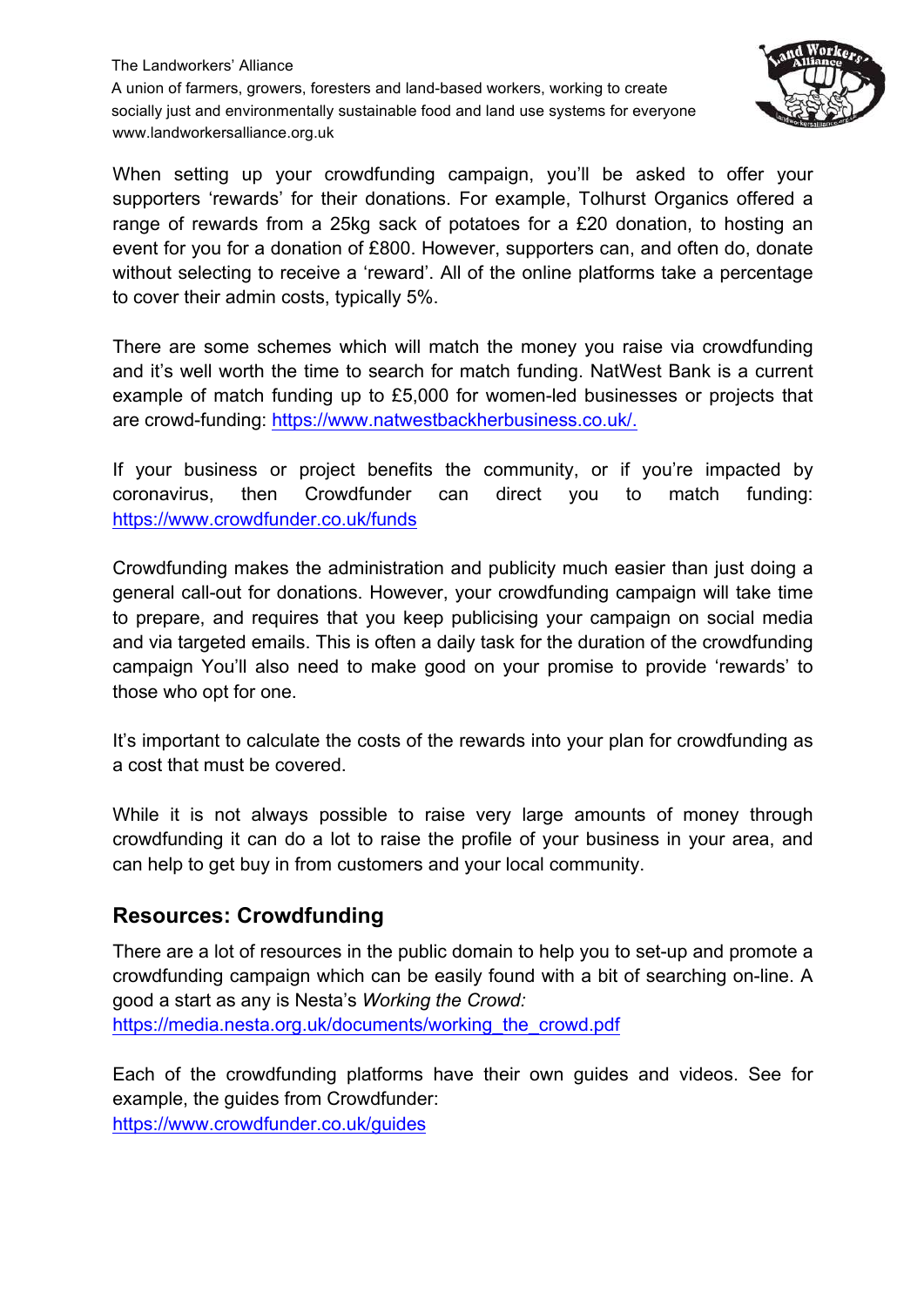

# **Fundraising from Trusts and Foundations**

The majority of charitable trusts and foundations have refocused their funding temporarily to respond to the coronavirus pandemic. A small amount of this crisis funding is directed at improving access to local food and supporting small farm businesses. Most of the crisis funding is aimed at supporting the vulnerable and those facing increased demand and challenges as a result of the pandemic. This can include farms facing new challenges and/or supporting their community. For example, the National Lottery Community Fund's Covid-19 funding program has funding for farms taking action in the community, and the Prince's Trust Covid-19 funding provides grants for struggling farm businesses run by 18-30 year olds.

There is still funding available unrelated to coronavirus. In recent years there has been a growth in grant support for small-scale and ecological farms, but mainly funders will be looking to support farm businesses and woodlands which either deliver on social objectives and/or that are serving or run by their community. It will be much easier to secure grant funding if you are a charity, community benefit society or community interest company.

There are a number of very good free guides providing an overview to grant fundraising, including an introduction to the vocabulary of grants, see the end of this section.

Trusts and foundations are often keen that you demonstrate the social and ecological impacts you are making and so its work keeping good records of what you do and who has benefitted to use in applications and project reports.

Many trusts and foundations are restricted to only fund charities, however, it may be possible for you to partner with a charity with similar objectives.They may be able to receive and administer the funding on your behalf for a handling and management fee.

### **Searching for Grants**

On pages 11 to 17, there is a list of grants which may support ecological farms and sustainable woodlands. But this list is not exhaustive, and will change over time; it's sensible to also do your own search.

A good tool for finding grant-makers is Funding Central, which is free to small organisations and £62 p/a for individuals. You can carry out searches on their database or set up a bespoke search with emails to your inbox, and there's a good weekly newsletter. It includes corporates and statutory sources of funding as well as trusts. https://www.fundingcentral.org.uk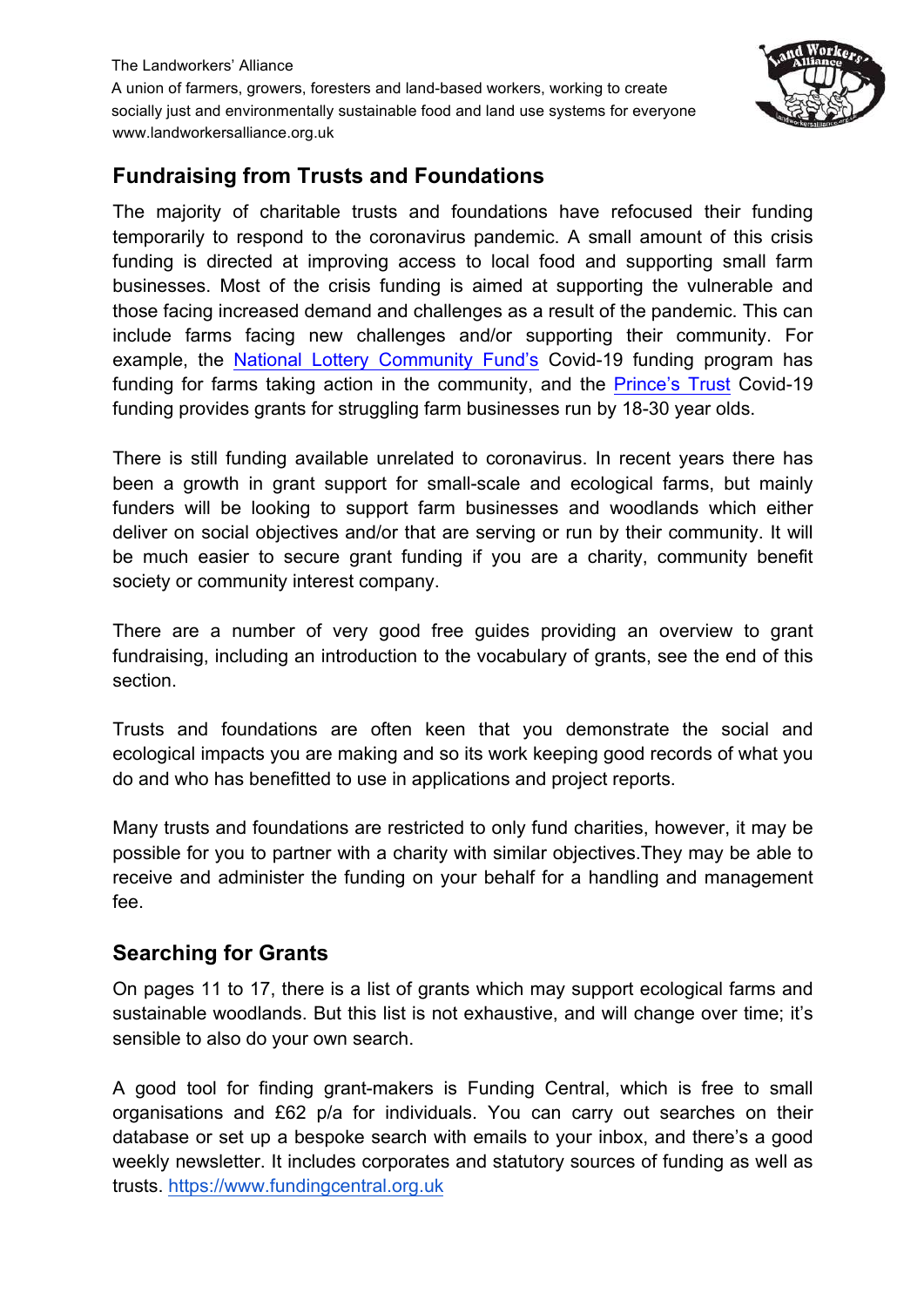

Directories of trusts are expensive but a cheaper way is to sign up to the mailing list of your local Council for Voluntary Service to get local funding news. Also be sure to phone your county's Community Foundation. Community Foundations act as clearing houses for lots of funders within a county or geographical area, most counties have them, and their staff are helpful.

Small charitable trusts that give locally are not confined to cities; they're found all over the country. Sometimes they can be under the radar; the volunteers who run them don't necessarily boast about their work. So, it's advised to ask around and find out whether there are any locally-donating trusts in the area surrounding your farm or woodland that might be interested in the work you want funded. Try to have a conversation with a board member to explain what you want to do and judge their interest. You may know someone locally who can introduce you. Alternatively, call. This register lists all charitable trusts and will give you contact details: http://apps.charitycommission.gov.uk/Showcharity/RegisterOfCharities/registerhome page.aspx. You may then be asked to submit a written proposal. This takes time and effort but is far more likely to succeed than if you had sent the trust a proposal from cold.

Local authorities usually have officers involved in regeneration or economic development whose job it is to keep track of grant funding.

Finally, if you enjoy delving deeper into the details of where grant funds are going and to possibly discover funders, then run searches at 360giving: https://www.threesixtygiving.org/.

### **Resources: Grant Fundraising**

A guide from the National Council of Voluntary Organisations to making an application to a trust or foundation, including a 'How to Write an Application' guide https://knowhow.ncvo.org.uk/funding/grants/trusts-and-foundations

Community interest company (CIC) status can be a hindrance to trusts and foundations, though not to the National Lottery Community Fund. Some trusts that do fund CICs are listed at the end of this blog:

http://kjholmes.co.uk/blog/charitable-grants-for-cics-and-social-enterprises/

### **Public Funds**

Public funding for agriculture and forestry are delivered through devolved governments and each are at different stages in the design and implementation of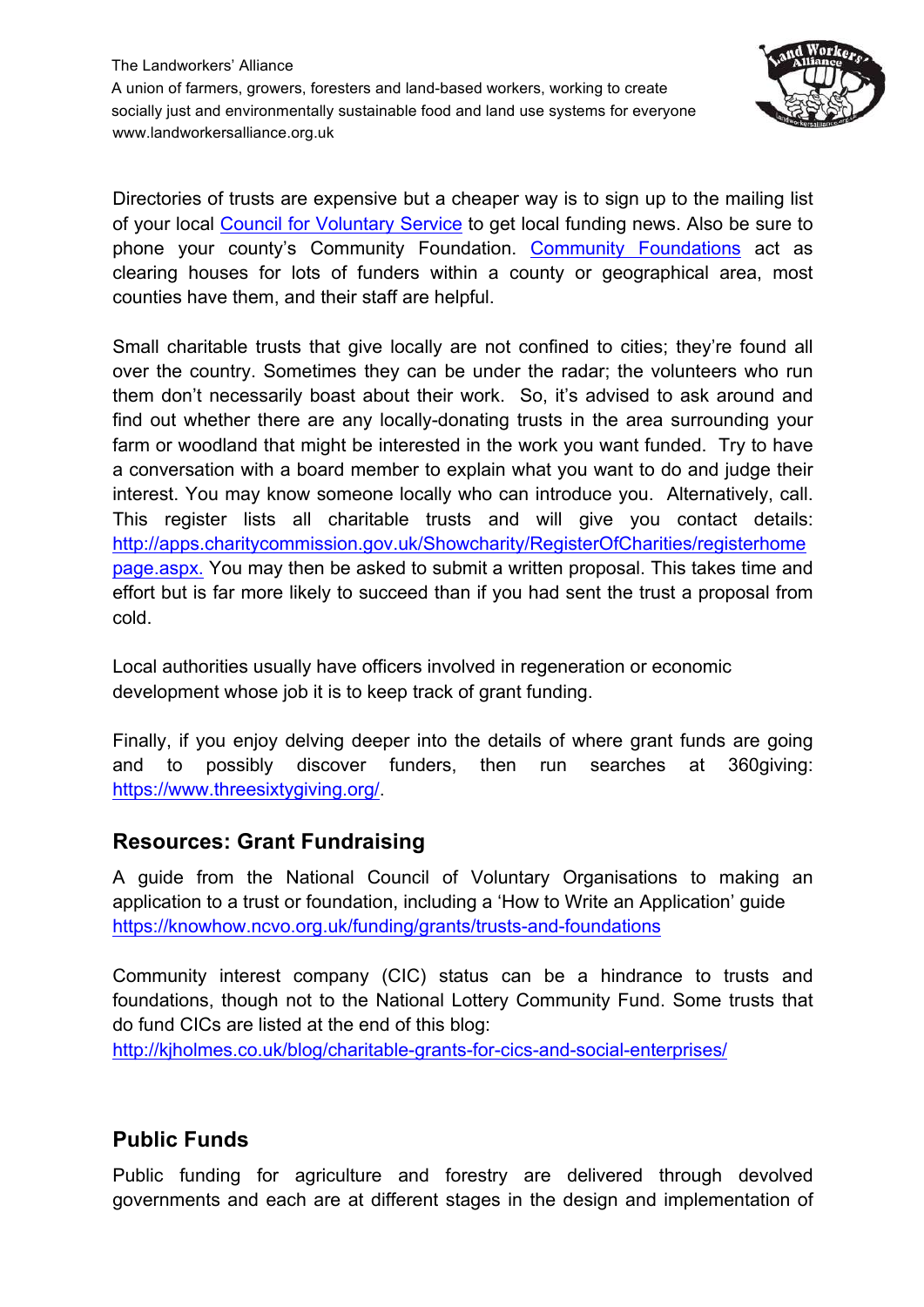

post-Brexit support structures. However, while the replacement for the EU's Basic Payment scheme is still in development a number of grants for projects including business development, productivity, tree planting, sustainable land management and infrastructure are still announced periodically and it is well worth subscribing to the newsletter of your relevant administration to be kept up to date of upcoming possibilities.

Visit the following websites to find out more about application windows, criteria and grant areas:

**England Wales Scotland** Northern Ireland

# **Resources: Public Funds**

There are few guides to public funding, but the Woodland Trust maintains an overview of funding within its web pages including of public funding: https://www.woodlandtrust.org.uk/plant-trees/large-scale-planting/ https://www.woodlandtrust.org.uk/plant-trees/community-woods/funding/

### **Loans**

Making Local Food Works guide to finance contains a detailed section on loans, including an introduction to the different types of loans available. It can be downloaded for free from Co-operatives UK: https://www.uk.coop/resources/simplyfinance

There are loans available specifically to support businesses through the coronavirus pandemic, and lenders who are interested in supporting agroecological producers, organic farms, woodlands and community organisations.

- The government's **Bounce Back Loans** allow businesses affected by Covid-19 to borrow up to 25% of their turnover at no cost in Year 1 and low interest rates thereafter: https://www.simplybusiness.co.uk/covid-19/supportchecker/schemes/coronavirus-bounce-back-loans/
- **Cooperative and Community Finance** provide loans to social enterprises: https://coopfinance.coop
- The **Ecology Building Society** gives mortgages to smallholdings and community groups that support the environment: www.ecology.co.uk